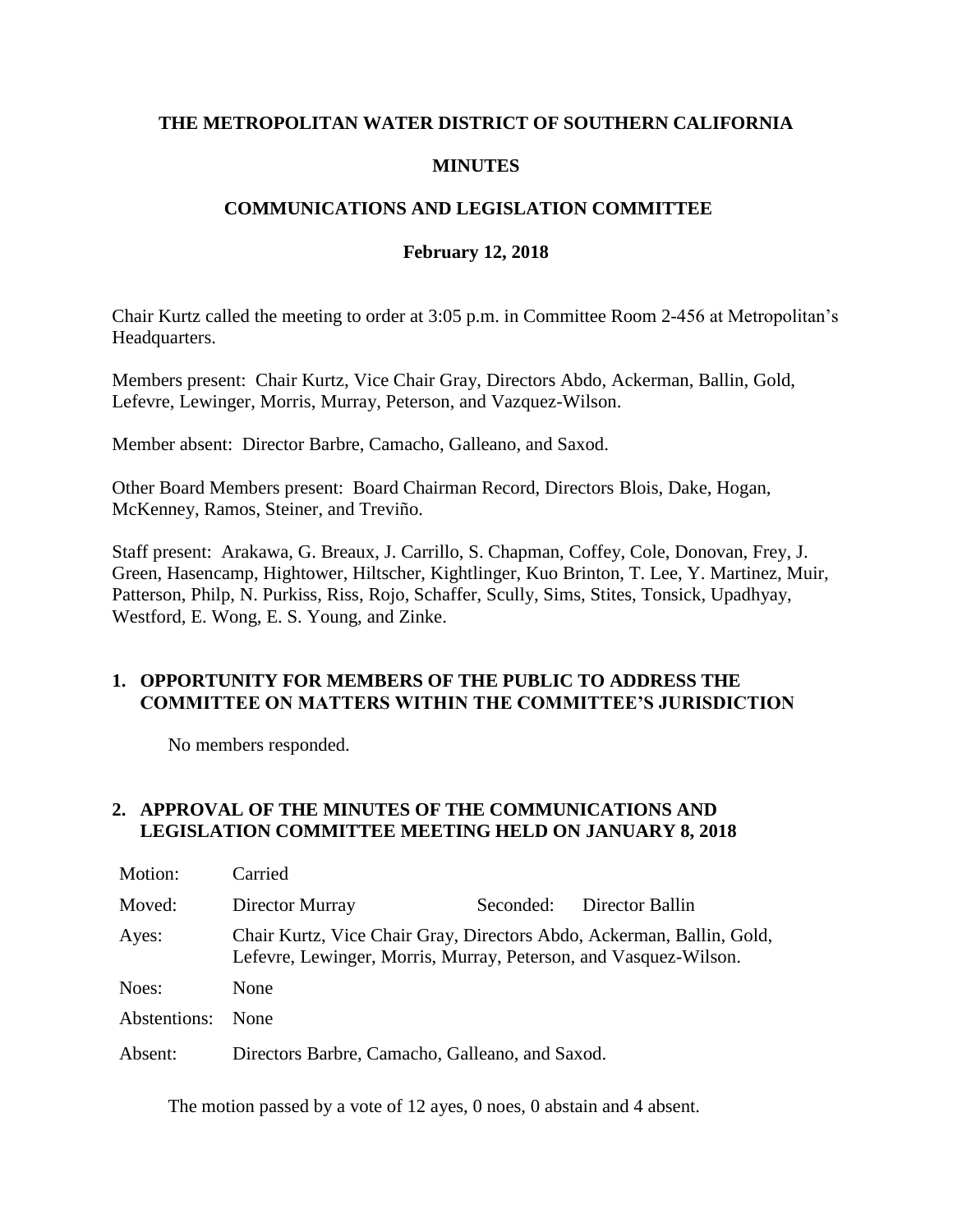### **3. CONSENT CALENDAR ITEMS – ACTION**

None

### **4. OTHER BOARD ITEMS – ACTION**

None

### **5. BOARD INFORMATION ITEMS**

None

### **6. COMMITTEE ITEMS**

| Report on activities from Washington, D.C.<br>Subject: |  |
|--------------------------------------------------------|--|
|--------------------------------------------------------|--|

Presented by: Brad Hiltscher, Executive Legislative Representatives

Brad Hiltscher reported on federal matters which included:

- Federal Budget
- Summary of Continuing Resolution
- FEMA Disaster Aid
- Forest Service and Watershed Management Legislation
- Federal Calendar
- b. Subject: Report on activities from Sacramento

Presented by: Kathy Cole, Executive Legislative Representative

Ms. Cole reported on state matters which included:

- Dam Safety Oversight Hearing
- FY 2018/19 State Budget
- Safe and Affordable Drinking Water
- Making Water Conservation a California Way of Life
- Legislative Calendar